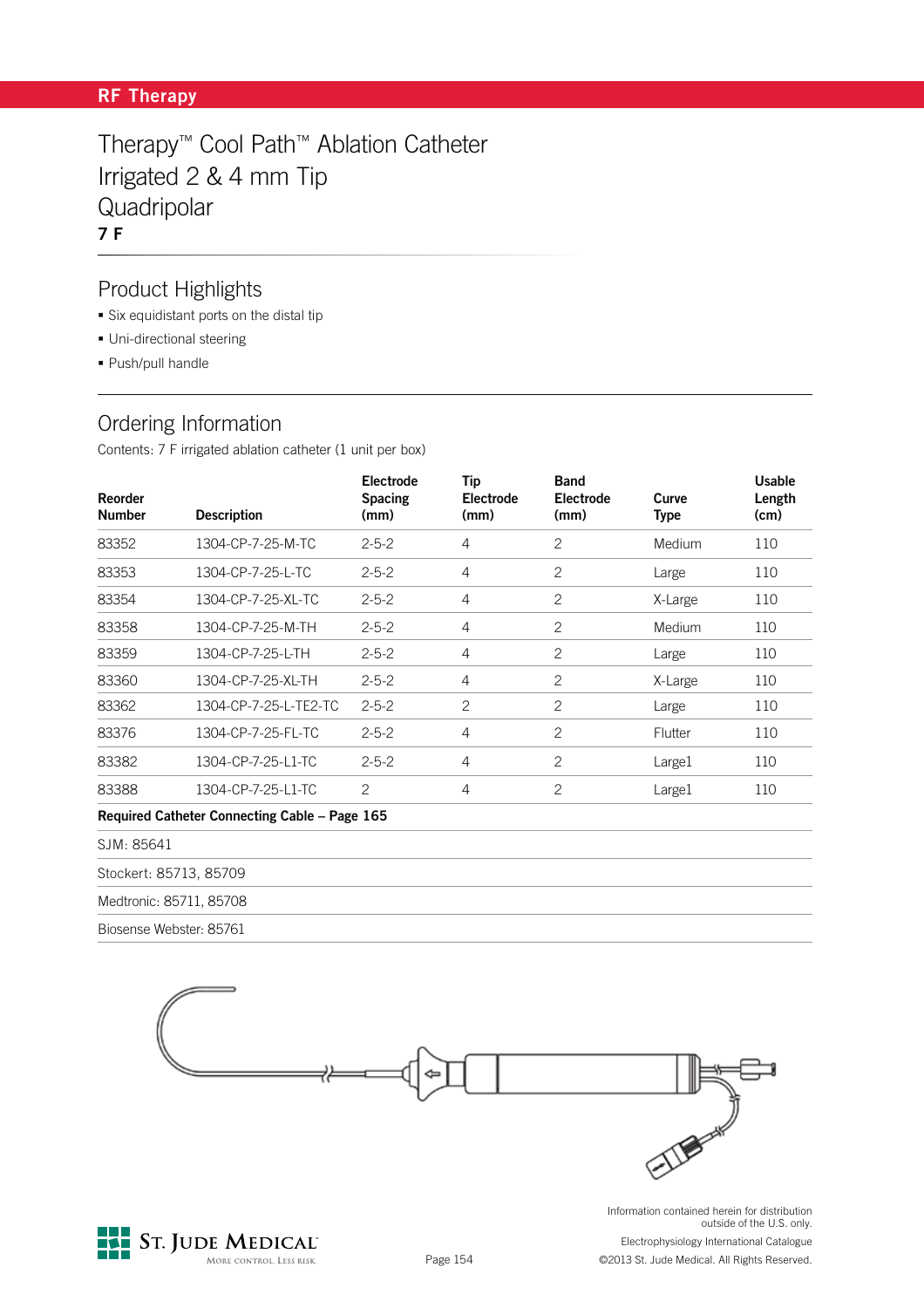# Therapy™ Cool Path™ Ablation Catheters 4 mm Tip Thermocouple Quadripolar **7 F**

### Product Highlights

- All braided shaft
- Double mesh stainless steel braiding to the distal tip
- Six equidistant ports on the distal tip
- · Uni-directional steering
- Push/pull handle

## Ordering Information

Contents: 7 F irrigated ablation catheter (1 unit per box)

| <b>Reorder</b><br><b>Number</b> | <b>Description</b> | Electrode<br><b>Spacing</b><br>(mm) | Tip<br><b>Electrode</b><br>(mm) | <b>Band</b><br>Electrode<br>(mm) | Curve<br>Type | <b>Usable</b><br>Length<br>(cm) |
|---------------------------------|--------------------|-------------------------------------|---------------------------------|----------------------------------|---------------|---------------------------------|
| 83502                           | 1304-CP-7-25-L-AB  | $2 - 5 - 2$                         | 4                               | 2                                | Large         | 110                             |
| 83503                           | 1304-CP-7-25-M-AB  | $2 - 5 - 2$                         | 4                               | 2                                | Medium        | 110                             |
| 83504                           | 1304-CP-7-25-XL-AB | $2 - 5 - 2$                         | 4                               | 2                                | X-Large       | 110                             |
| 83505                           | 1304-CP-7-25-L1-AB | $2 - 5 - 2$                         | 4                               | 2                                | Large1        | 110                             |
| 83506                           | 1304-CP-7-25-FL-AB | $2 - 5 - 2$                         | 4                               | 2                                | Flutter       | 110                             |

#### **Required Catheter Connecting Cable – Page 165**

| SJM: 85641              |  |  |  |
|-------------------------|--|--|--|
| Stockert: 85713, 85709  |  |  |  |
| Medtronic: 85711, 85708 |  |  |  |